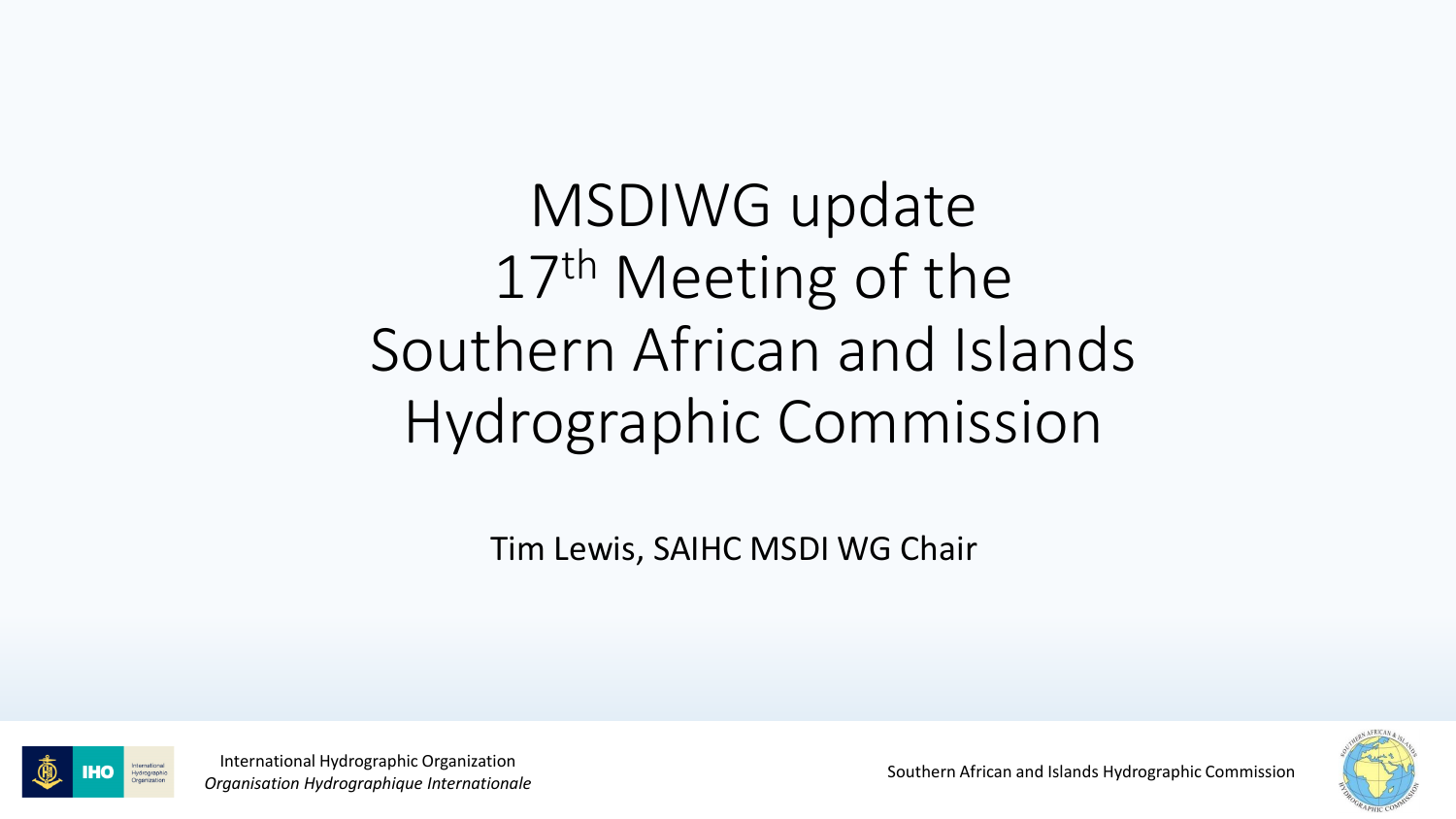## Key activity of SAIHC MSDIWG

- Questionnaire distributed to members, to understand MSDI maturity and requirements based on WG-MGI questionnaire (under UN-GGIM)
- Study of wider MSDI/MSP activity in region
- Improved awareness of Seabed2030
- Funding gained to deliver regional training in Hydrographic **Governance**
- Support to African Great Lakes & Rivers sub Working Group



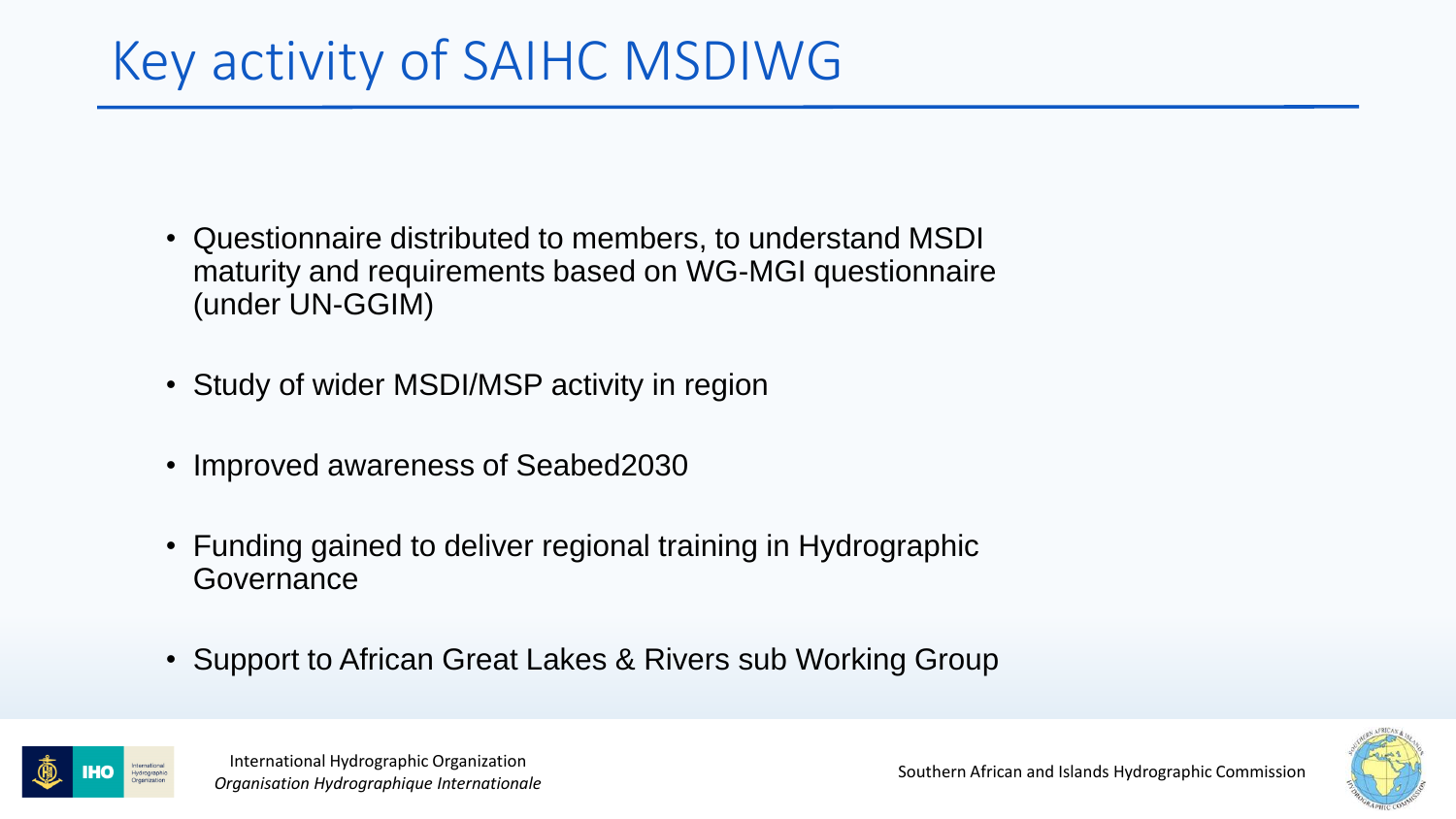## Known related activity in region

- [The Seychelles Marine Spatial Plan \(MSP\) Initiative https://seymsp.com/the](https://seymsp.com/the-initiative/)initiative/
- Marine Spatial Atlas for the Western Indian Ocean (MASPAWIO) <http://maspawio.net/>
- African Coastal and Marine Atlas (ICAN)<http://www.africanmarineatlas.org/>
- BIOPAMA
- Nairobi Convention Marine Spatial Planning Group [https://wedocs.unep.org/bitstream/handle/20.500.11822/26353/Marine\\_Spatial\\_Pla](https://wedocs.unep.org/bitstream/handle/20.500.11822/26353/Marine_Spatial_Planning_Report.pdf?sequence=1&isAllowed=y) nning\_Report.pdf?sequence=1&isAllowed=y



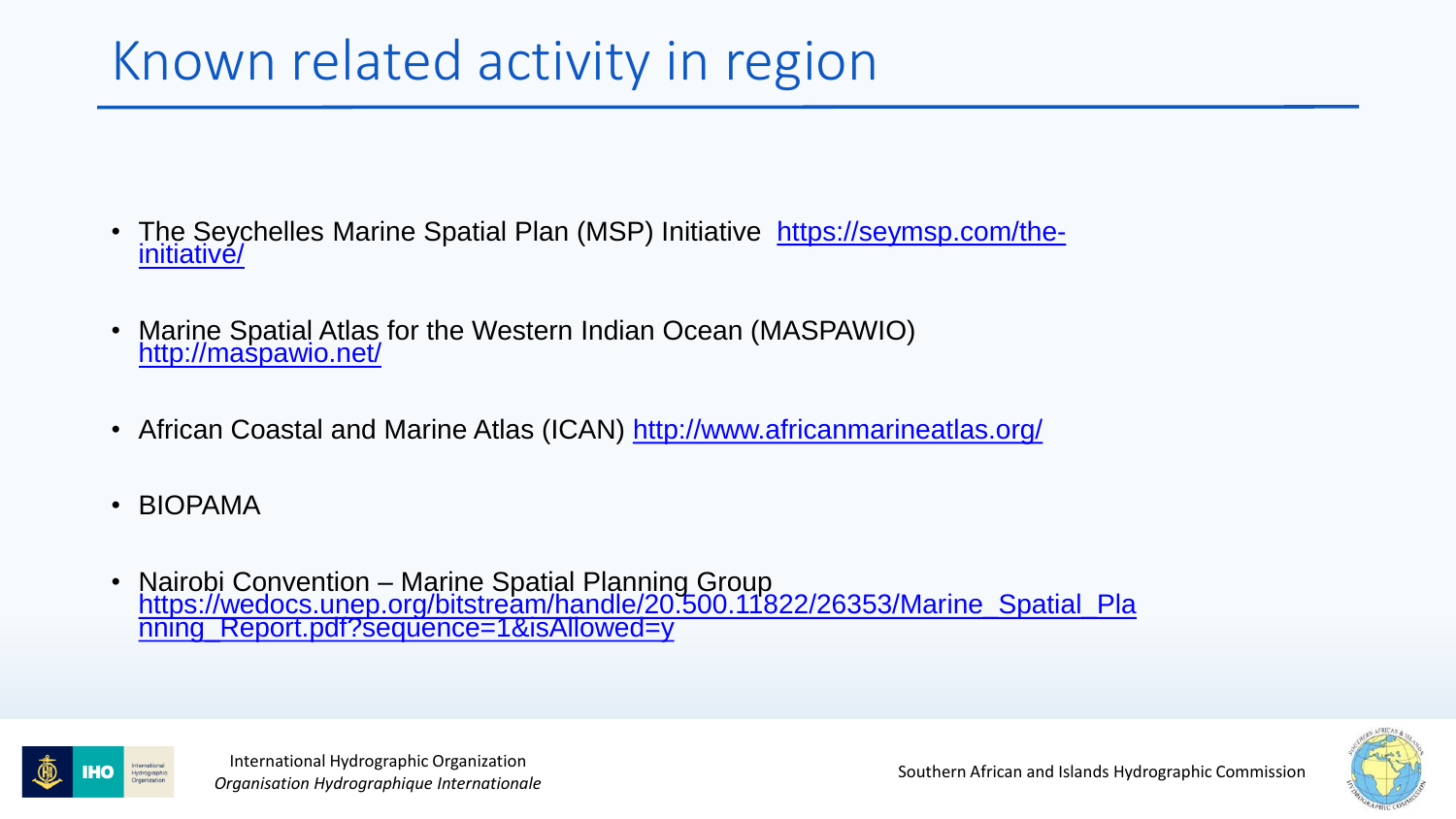#### CSB Seabed 2030

• Meeting convened to advance CSB/Seabed 2030





International Hydrographic Organization<br>*Organisation Hydrographique Internationale* extined and Southern African and Islands Hydrographic Commission

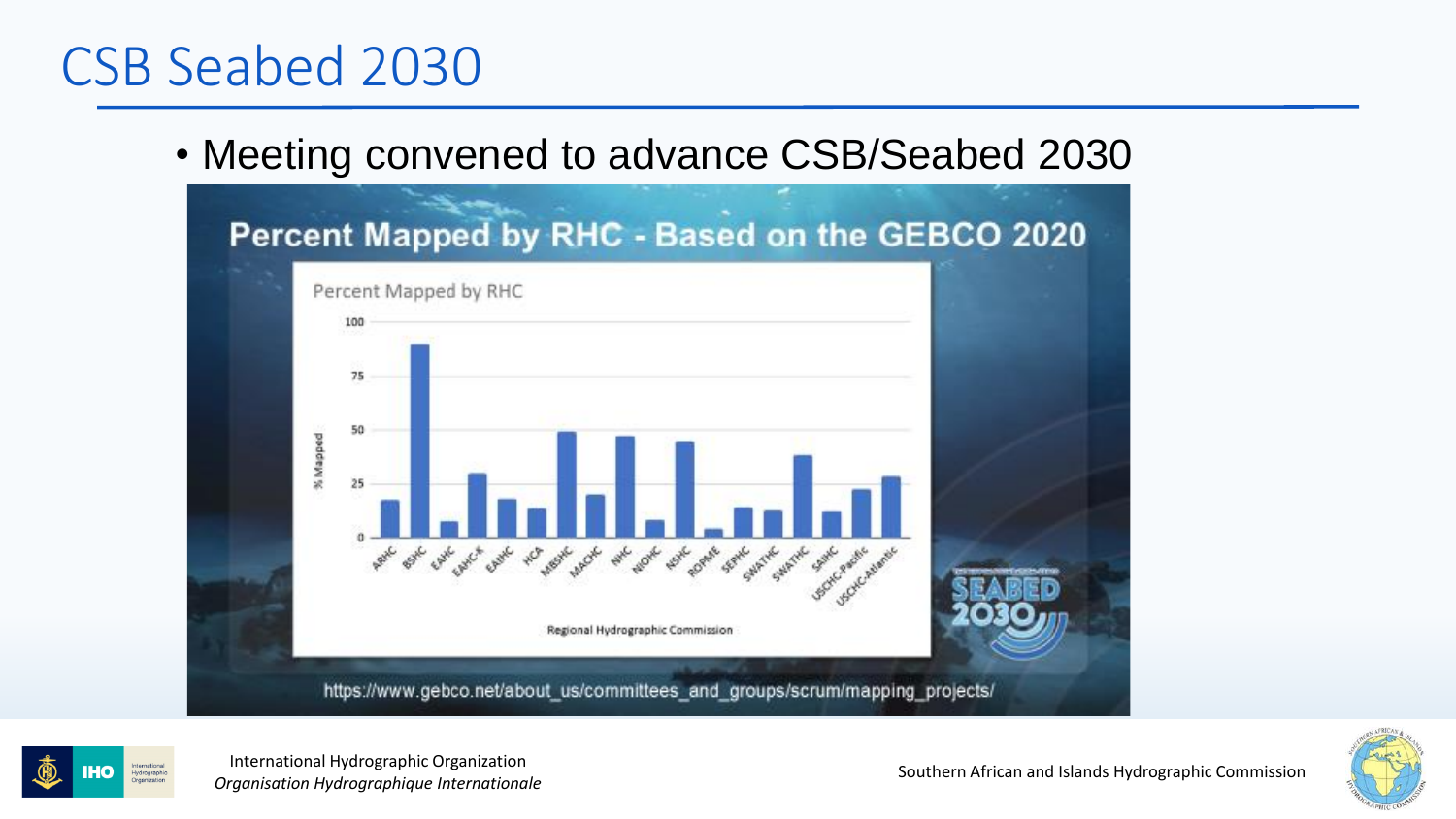### GEBCO Seabed 2030 support





International Hydrographic Organization<br>*Organisation Hydrographique Internationale* extined and Southern African and Islands Hydrographic Commission

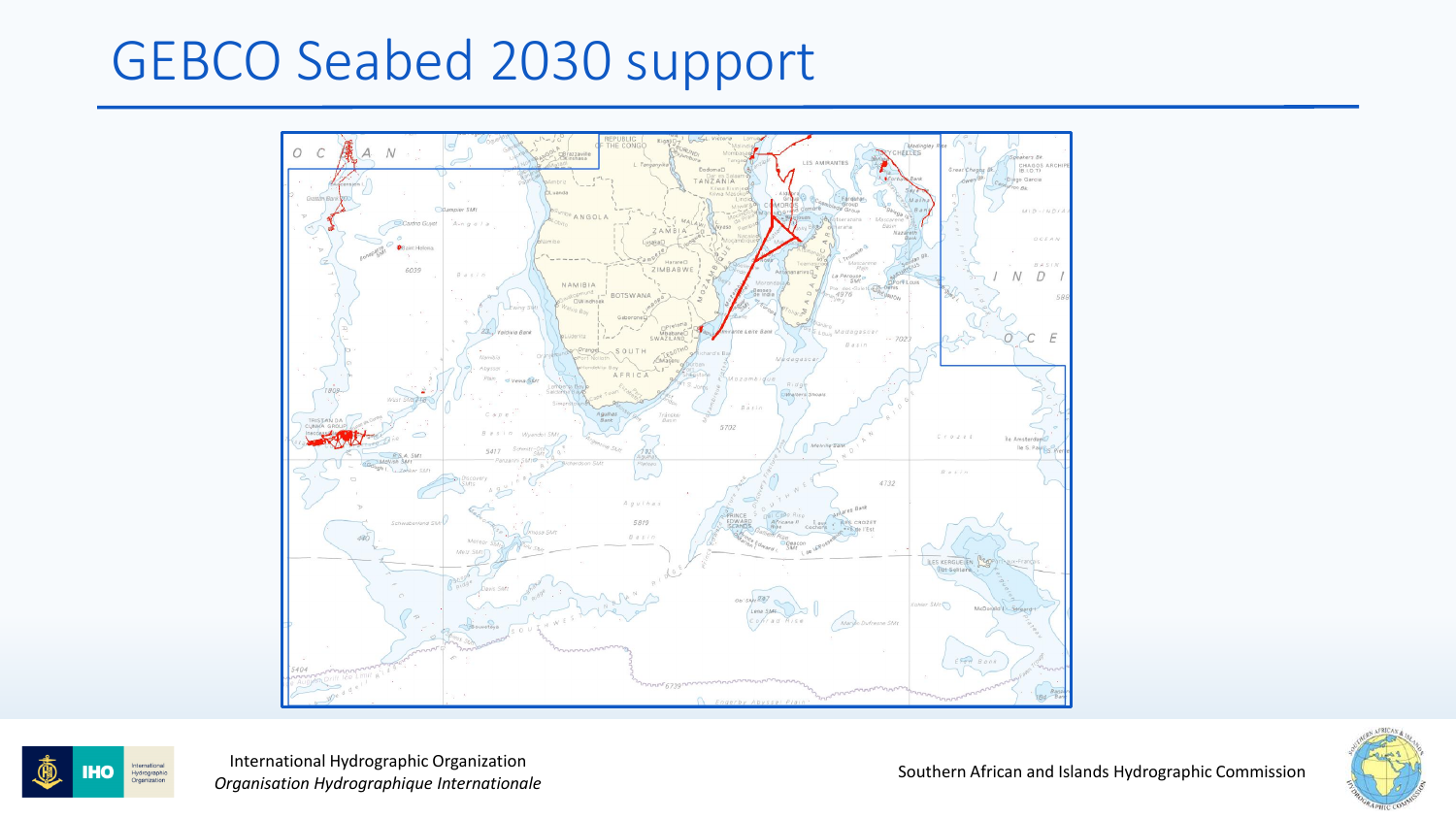## Update since Working Group meeting September 2020

- Invite Member States to take note of related IRCC Action Items.
- Invite Member States to make use of the opportunity to deploy the additional 50 data loggers made available by NOAA through the RSA.
- Invite participating Member States to share CSB initiatives with RSA as SAIHC CSB Coordinator.





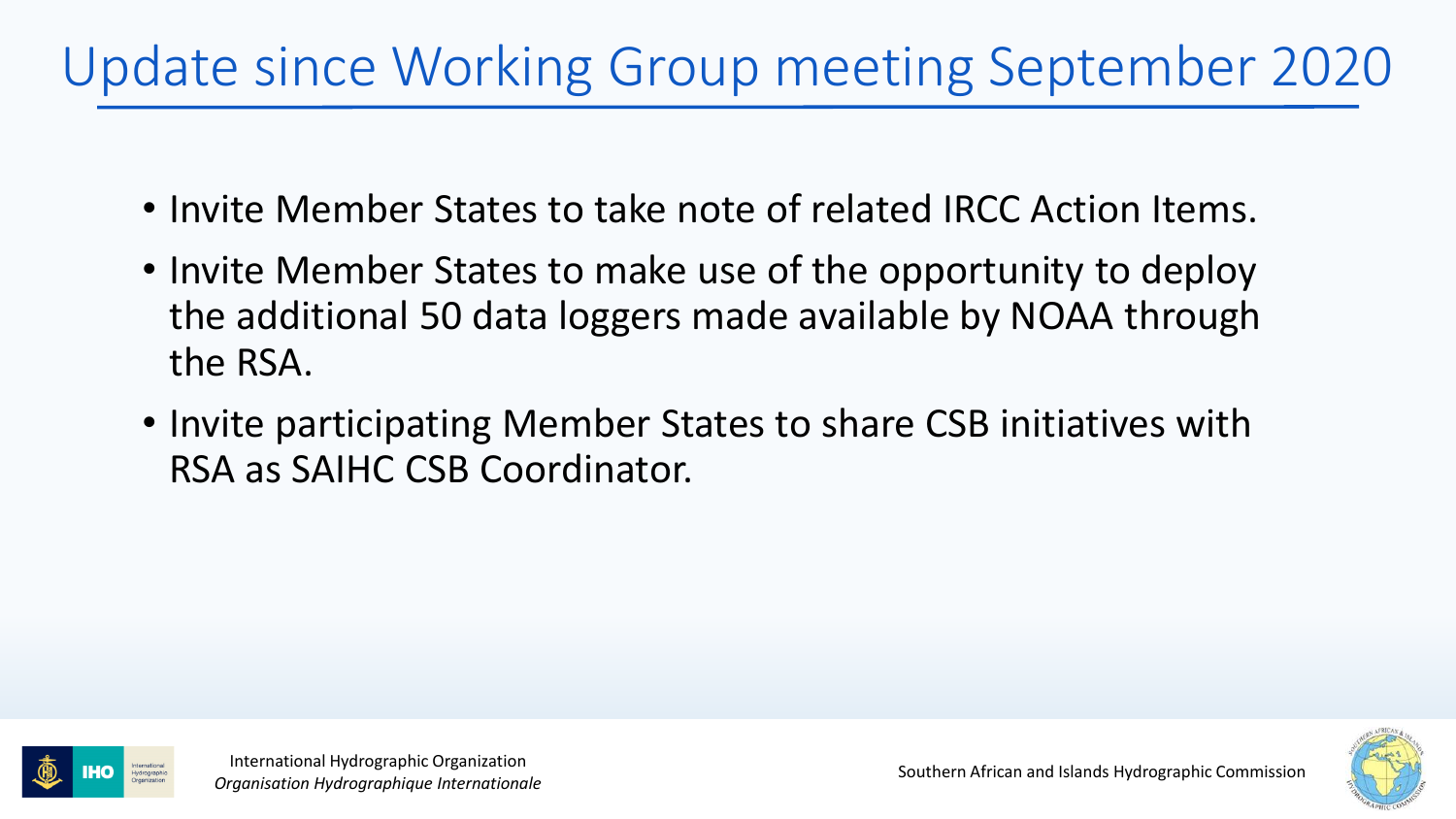# Training / Capacity Building

• Draft training material provided by IHO MSDIWG

<https://iho.int/en/saihc16-2019>

- UK sponsored seminar
- Request for Support
- Capacity building opportunities





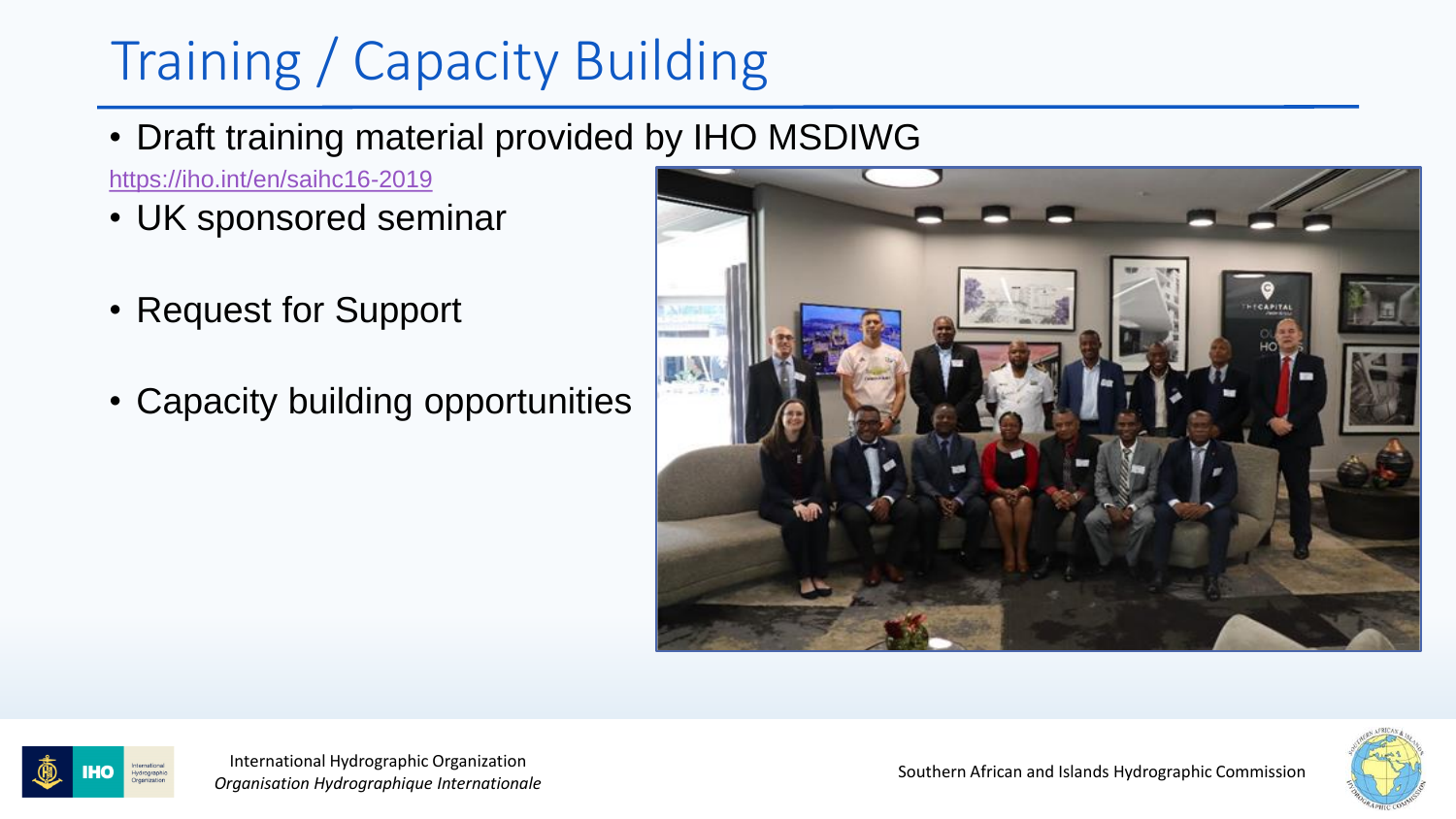

#### 2nd VTC meeting, 8<sup>th</sup> September 2021



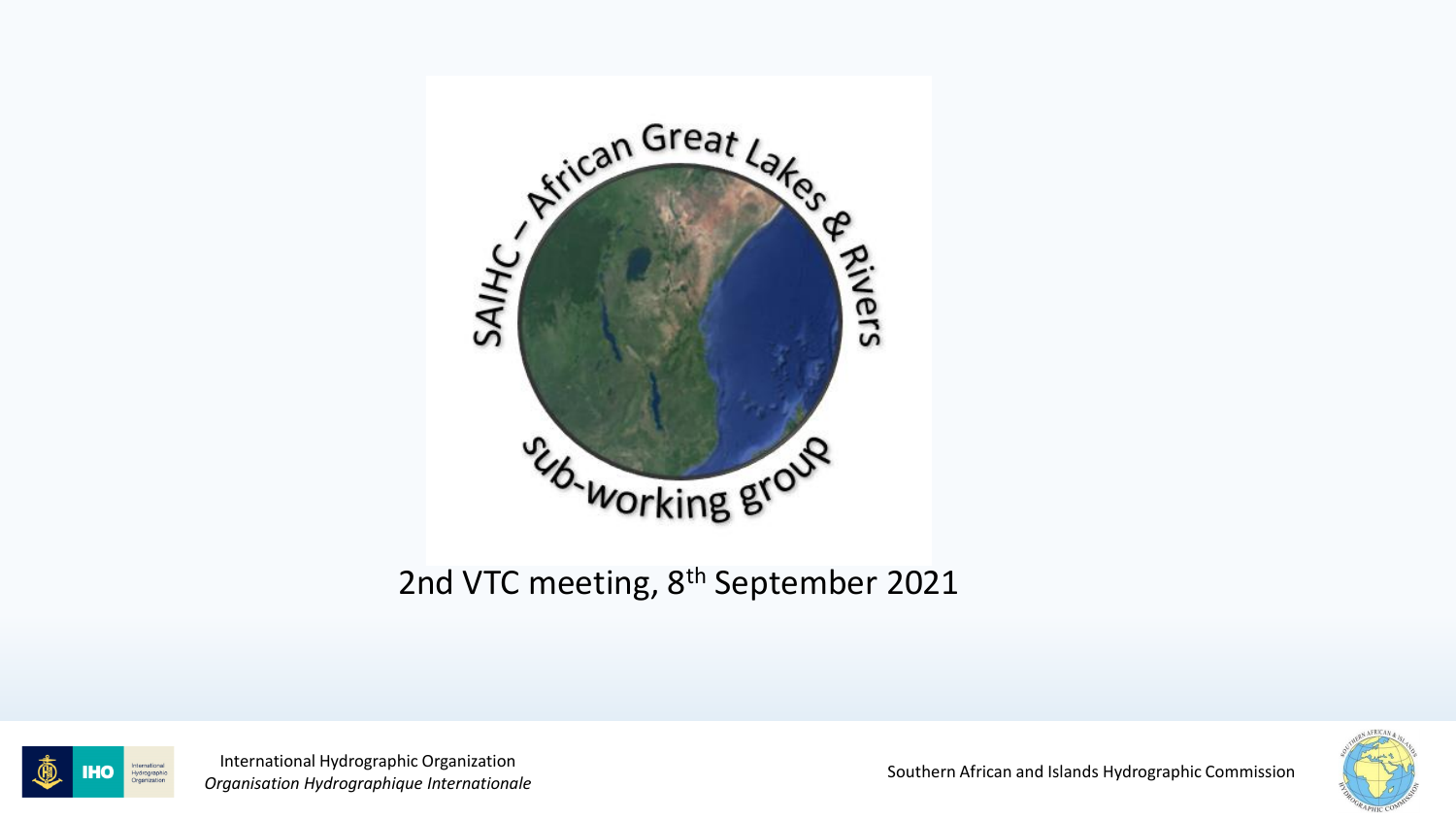# UKHO Charts of Lake Victoria

| Chart<br><b>Number</b> | <b>Title</b>                                  | <b>Scale</b> | Last<br>Published |
|------------------------|-----------------------------------------------|--------------|-------------------|
| 1120                   | Victoria Nyanza - Plans in Kavirondo Gulf and | various      | 1911              |
|                        | Entrance                                      |              |                   |
| 3252                   | Victoria Nyanza - Northern portion            | 1:294,000    | 1929              |
| 3255                   | Victoria Nyanza - Nakaranga Point to Dagusi   | 1:100,000    | 1929              |
| 3256                   | Victoria Nyanza - Port Florence               | 1:10.500     | 1902              |
| 3665                   | Victoria Nyanza - Southern Portion            | 1:294,000    | 1956              |
| 3693                   | Plans in Lake Victoria Nyanza                 | various      | 1908              |







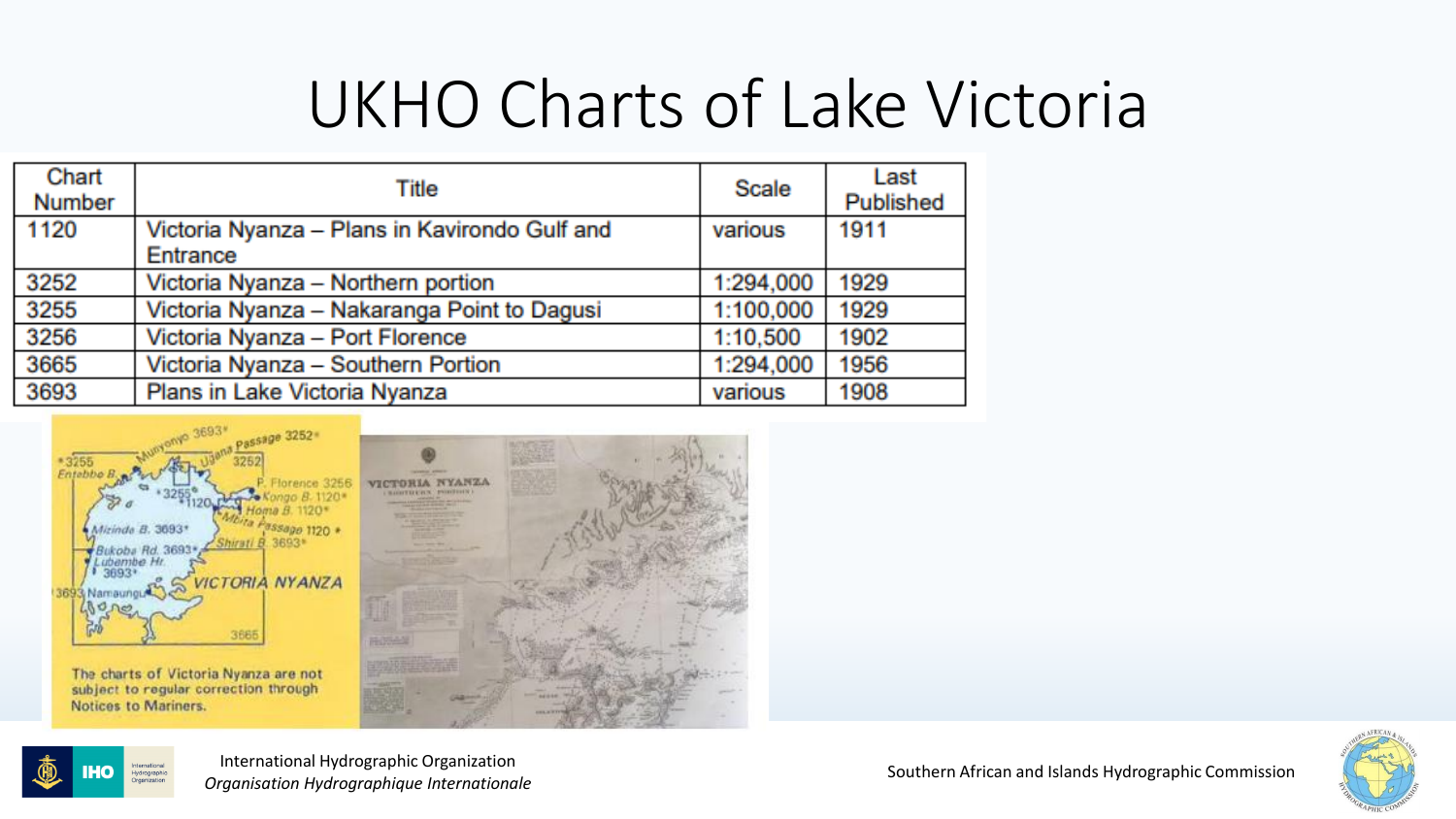## MSDI collaboration opportunities:

- We have joined three RHCs to attend VTC online training (RSAHC, NIOHC and SAIHC)
- Link to IHO MSDIWG



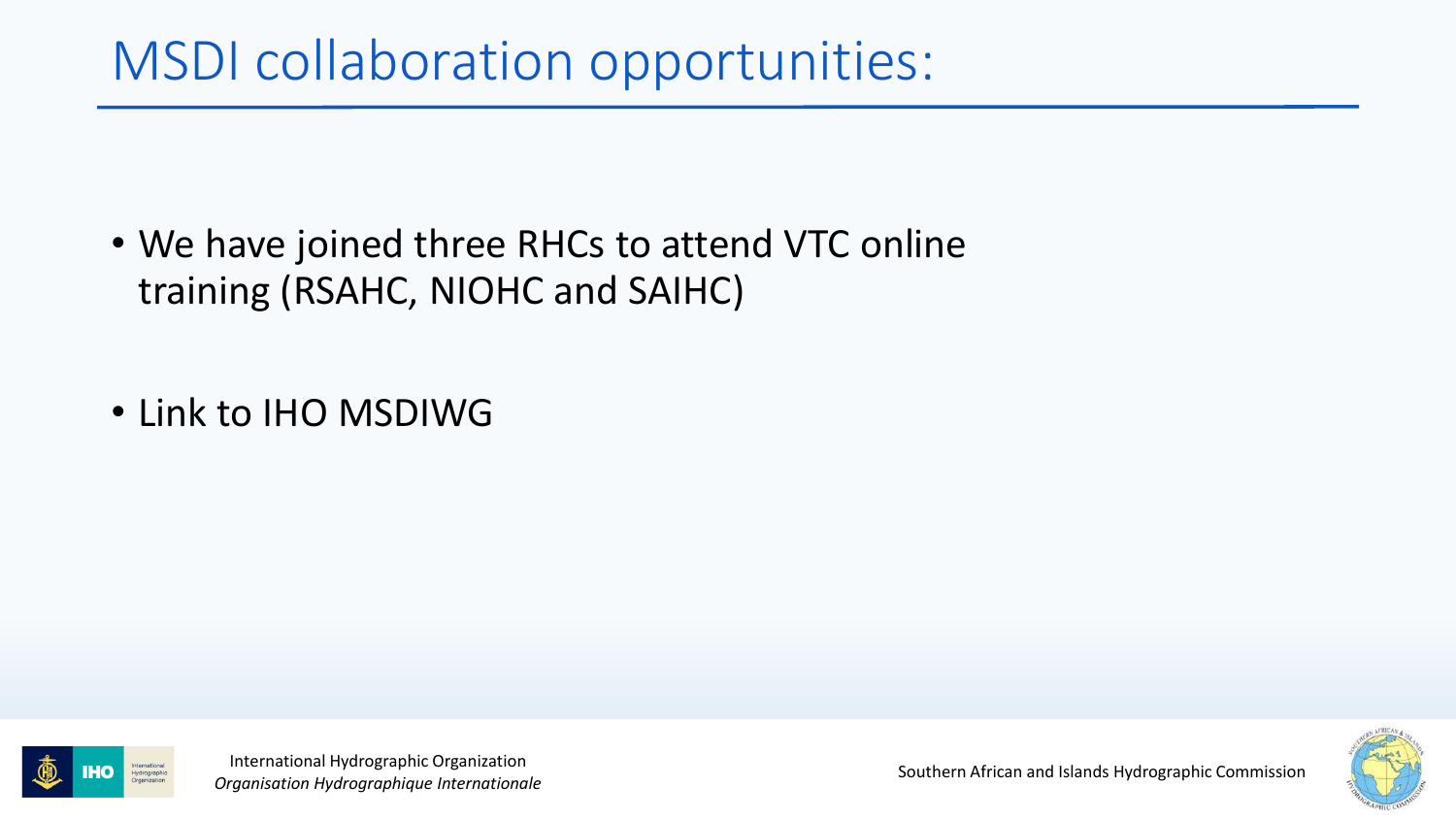Marine Spatial Data Infrastructure Working Group (MSDIWG) report

18<sup>th</sup> Meeting of the South West Pacific Hydrographic Commission



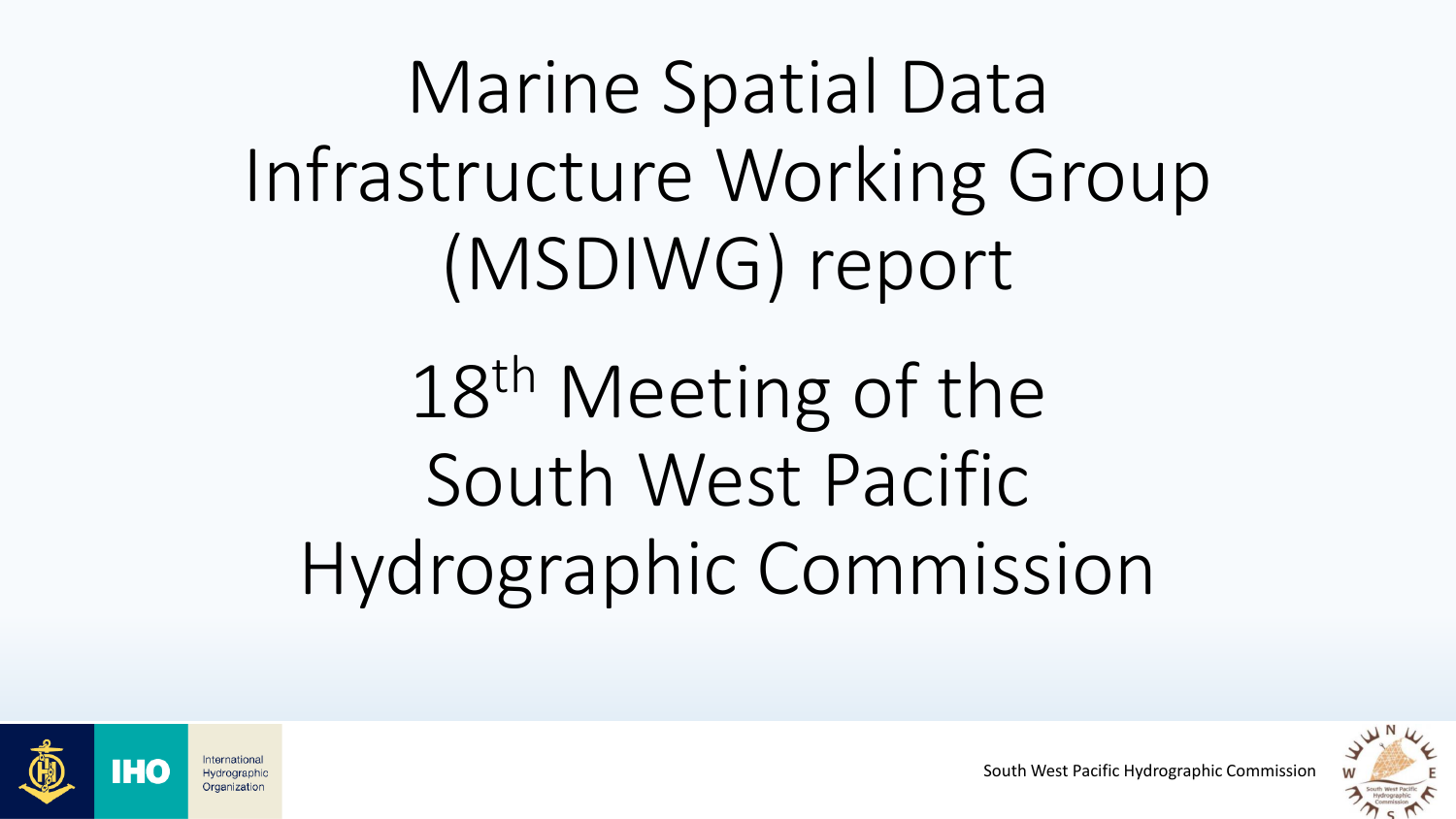## 1st SWPHC MSDI Working Group

- Planning through December and January
- Meeting held 4 February 2021
- Attendance from

Mafoa Penisoni Kingdom of Tonga Yves-Marie Tanguy SHOM

Rachel Gabara Land Information New Zealand Nicholas Pion National Maritime Safety Authority - Papua New Guinea Jace H Ebben National Geospatial-Intelligence Agency Sarah Orantes National Geospatial-Intelligence Agency Paul Sliogeris Australian Geospatial-Intelligence Organisation Helen Phillips UK Hydrographic Office

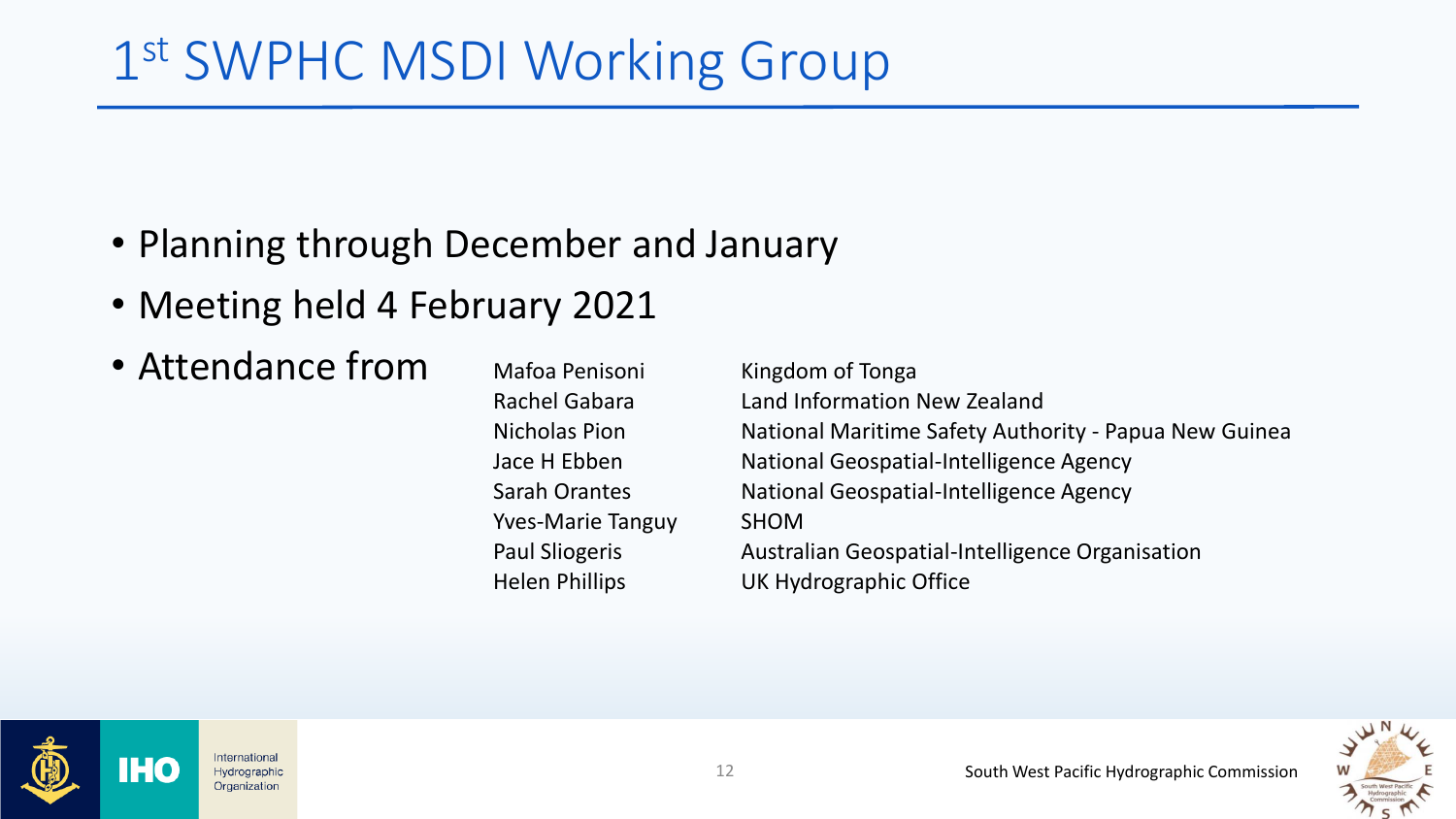- Review of Terms of Reference and Rules of Procedure
- Review of Members
- Opportunity to talk in more detail about our goals and what would we like to achieve from the working group



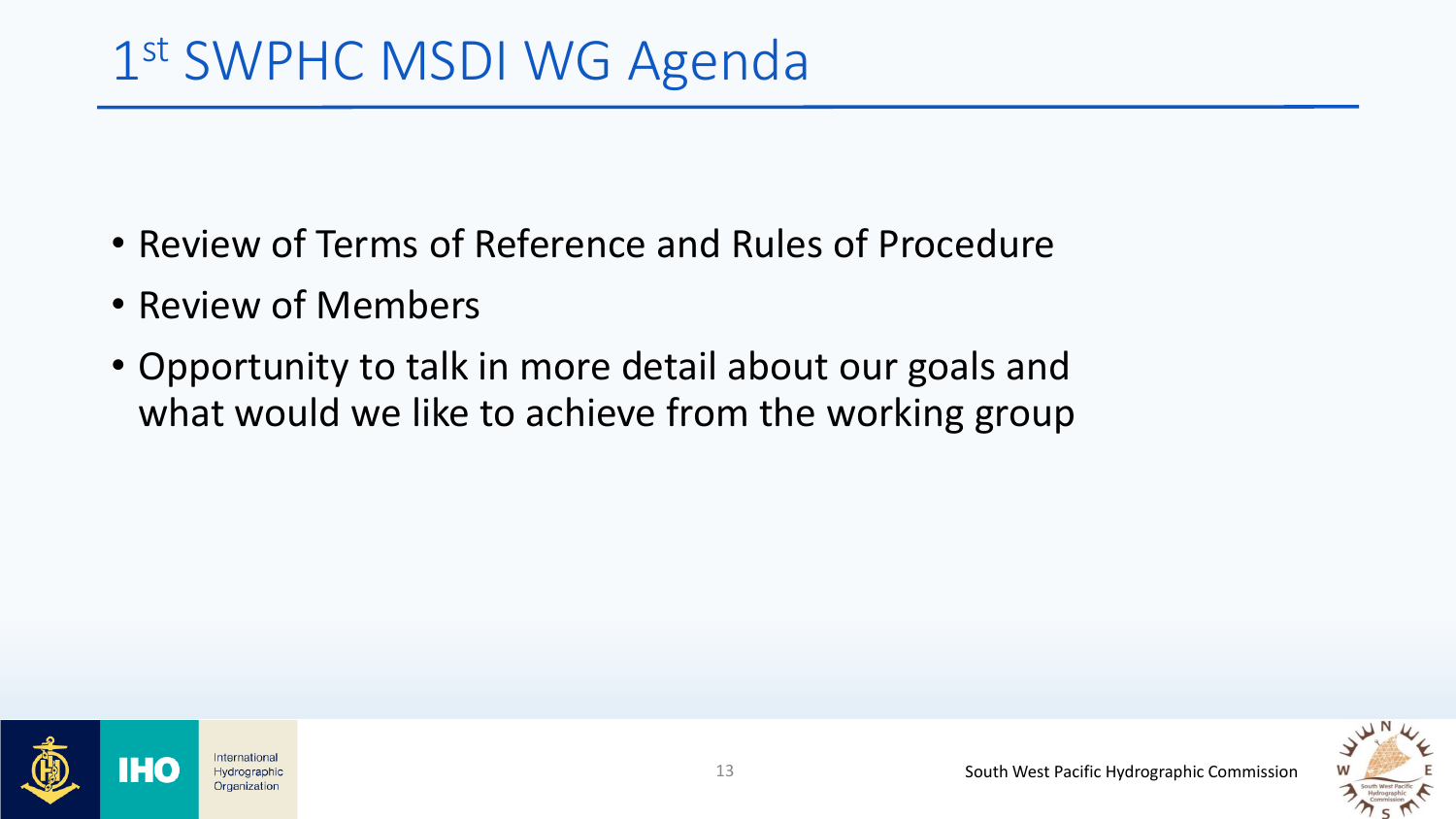- Each Member has been asked to review and provide updates for the [IHO list of SDI portals](https://iho.int/uploads/user/Inter-Regional%20Coordination/MSDIWG/MISC/SDI-portals.pdf)
- An initial activity and aim is to establish a similar list for the South West Pacific region



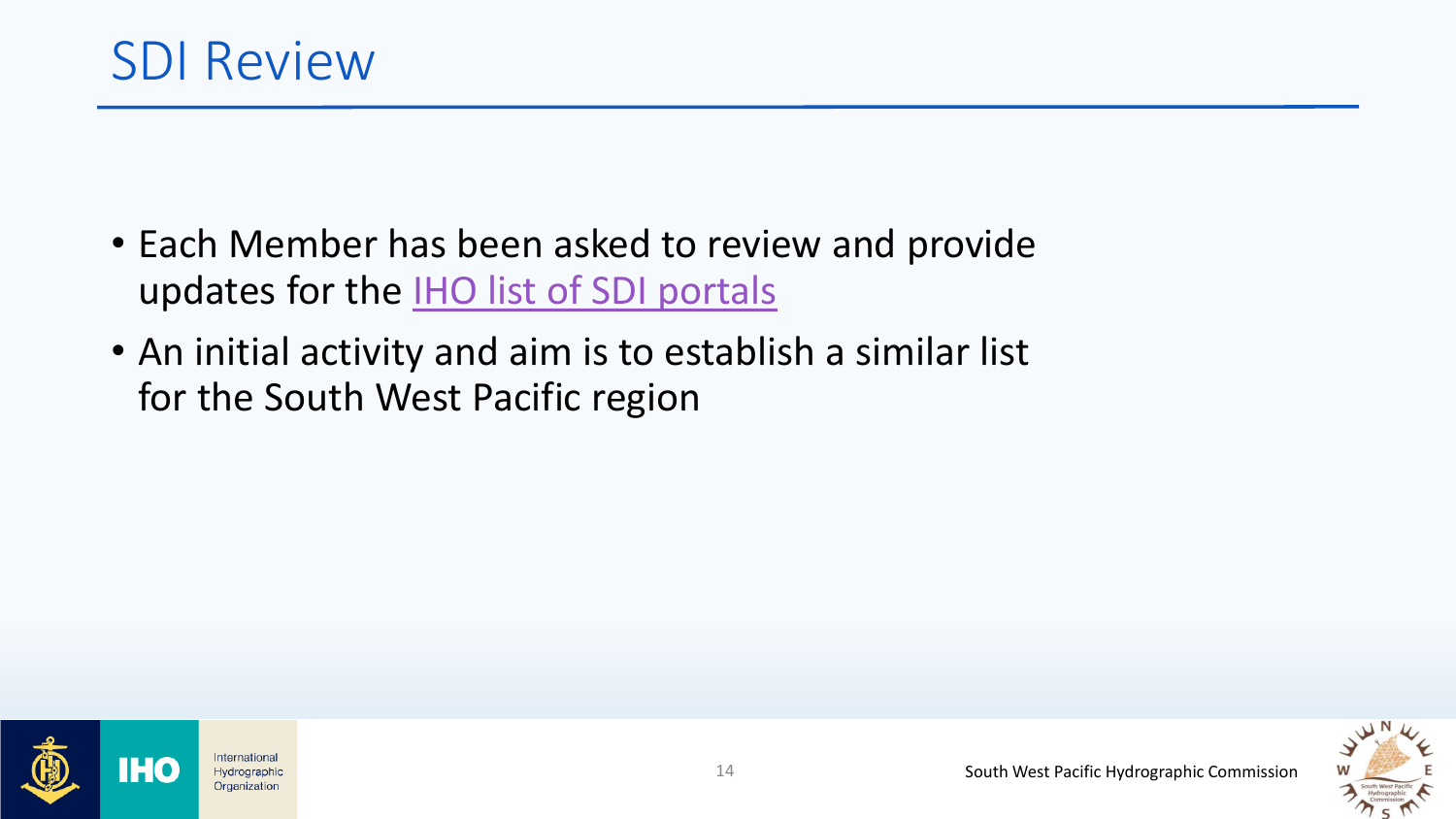#### IHO Website



**ABOUT IHO** INTER-REGIONAL COORDINATION **SERVICES & STANDARDS PUBLICATIONS EVENTS & NEWS** 



#### **South-West Pacific HC**

 $\rightarrow$  Basic Documents  $\rightarrow$  SWPHC Letters  $\rightarrow$  ICCWG  $\rightarrow$  SWPHC16 (2019)  $\rightarrow$  SWPHC17 (2020) subject to SWPHC approval.  $\rightarrow$  SWPHC18 (2021) Chair: Helen Phillips, UK Hydrographic Office  $\rightarrow$  MSDIWG **Members:** Looking for something specific? USA (Sarah Orantes) - Sarah.E.Orantes(\*)nga.mil  $\mathbf{q}$ Start typing 1st Meeting - 3 February 2021 · Agenda

HOME > SOUTH-WEST PACIFIC HC > MSDIWG

#### **MSDIWG**

The Marine Spatial Data Infrastructures in the South West Pacific Region was created with the propose to promote the sustainable development and use of the oceans, seas and inland waters in line with the United Nations Sustainable Development Goals.

The SWPHC MSDI effort is based on the 9 Strategic Pathways from the United Nations Global Geospatial Information Management, Integrated Geospatial Information Framework. (UN-GGIM IGIF) - https://ggim.un.org/IGIF/overview

The SWPHC MSDIWG is a subsidiary body of IHO's regional South West Pacific Hydrographic Commission (SWPHC). Its work is

Vice Chair: Paul Sliogeris, Australian Geospatial-Intelligence Organisation Australia (Paul Sliogeris - Director Maritime Data Infrastructure, AHO) - paul.sliogeris(\*)defence.gov.au

France (Yves-Marie Tanguy - SHOM's new Head of Pacific Survey Unit) - yves-marie.tanguy(\*)shom.fr New Zealand (Rachel Gabara - LINZ NZHA Manager Hydrographic Data and Products) - rgabara(\*)linz.govt.nz Tonga (Mafoa Peninoni - Ministry of Lands and Natural Resources) - Penisonim(\*)gmail.com

#### **Terms of References and Rules of Procedure (draft)**





International Hydrographic Organization

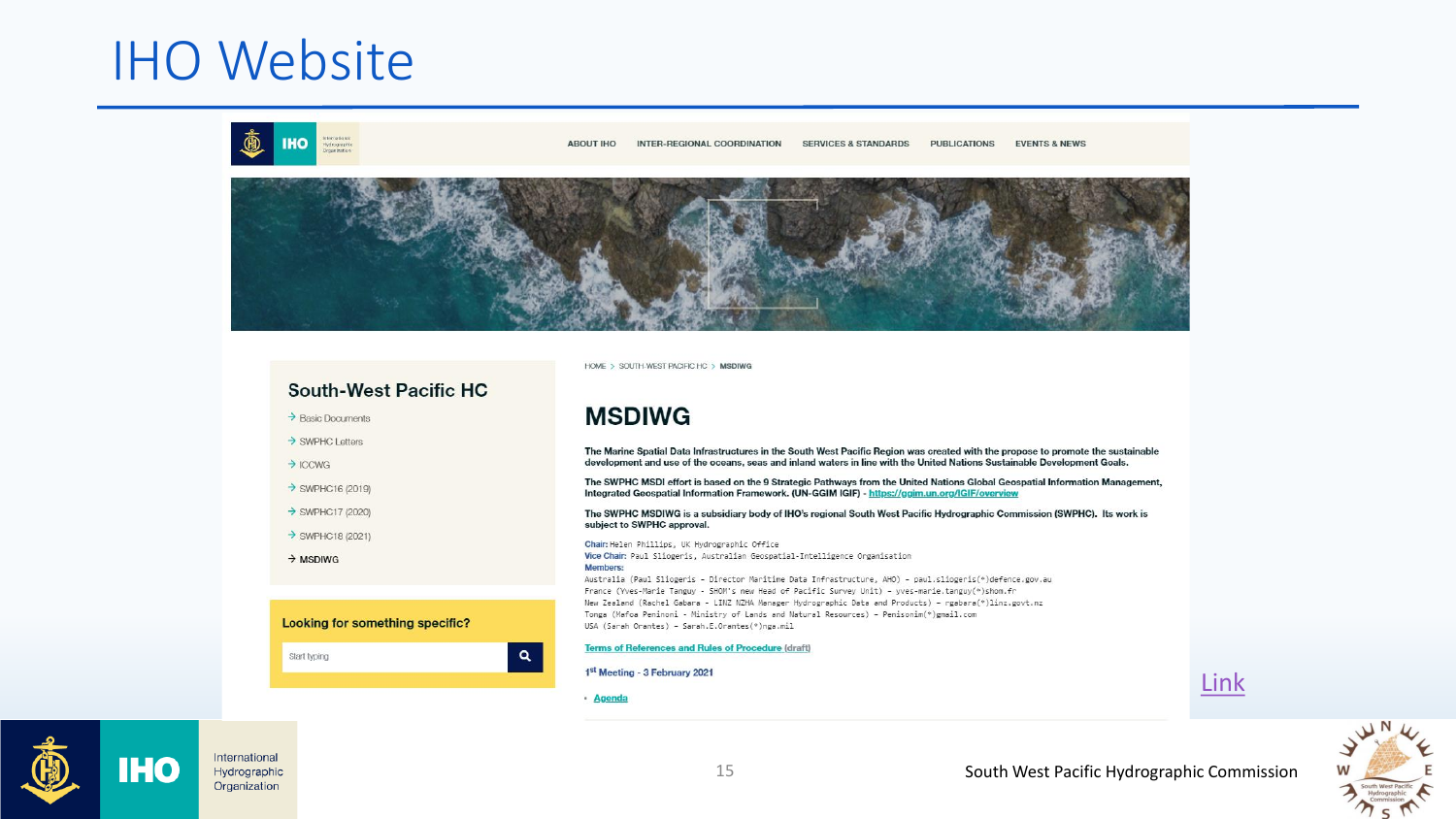- Defining what MSDI means for us
- Exploring our training and learning requirements
- Identification of activities to progress together to develop best practice for MSDI in alignment with the UN-GGIM IGIF
- Utilise a MSDI Maturity Model to take a structured approach to our progress



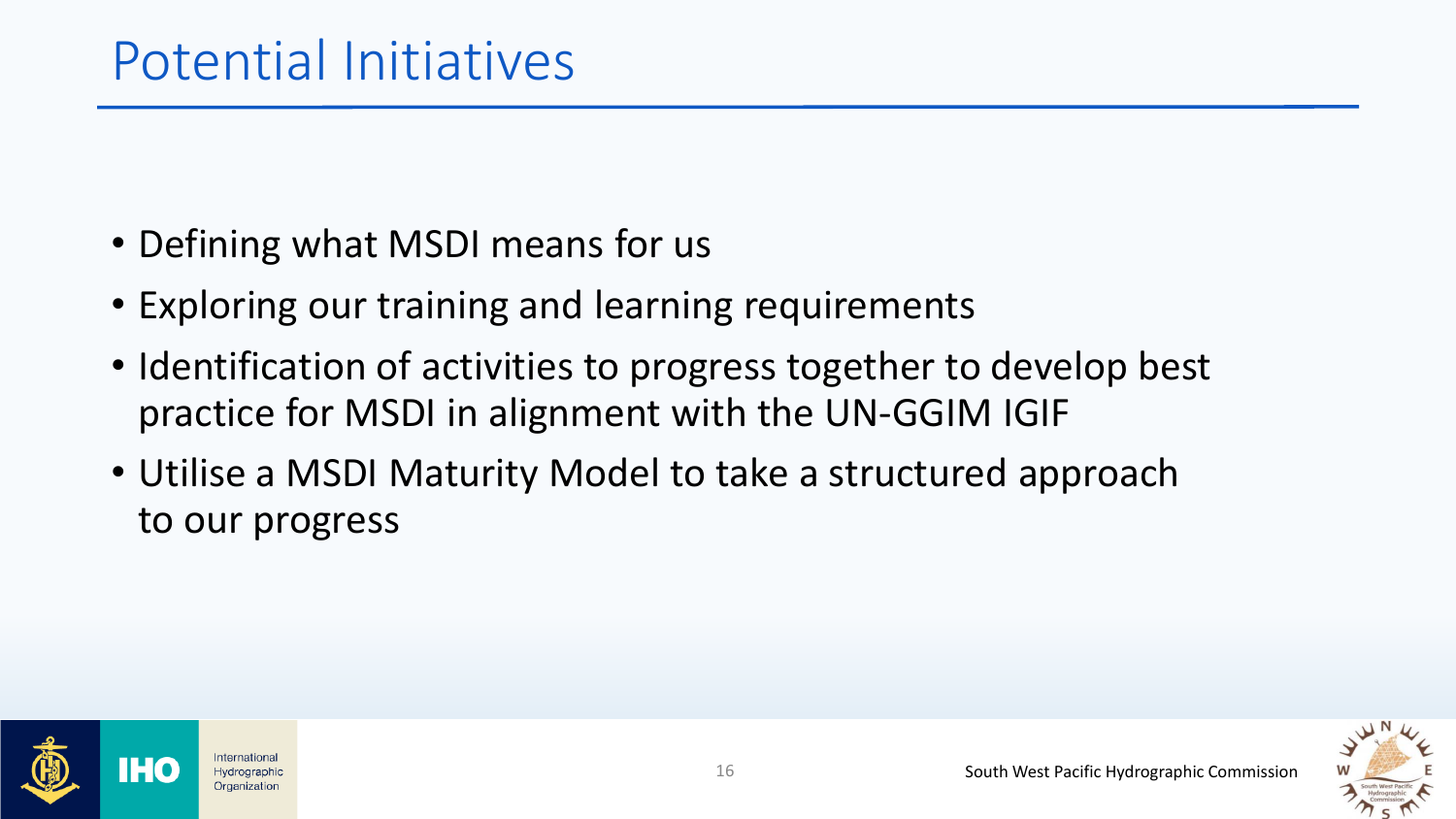#### **18 August 21**

Introduced new members to the group

Discussion and gather thoughts on how\ whether we utilise Industry within our Working Group

- A briefing from recent working groups that have taken place:
	- **IHO MSDI Working Group**
	- UNGGIM IGIF Working Group

Development of our learning requirements for MSDI

Review and development of the list of SDI portals

• https://iho.int/uploads/user/Inter-Regional%20Coordination/MSDIWG/MISC/SDI-portals.pdf



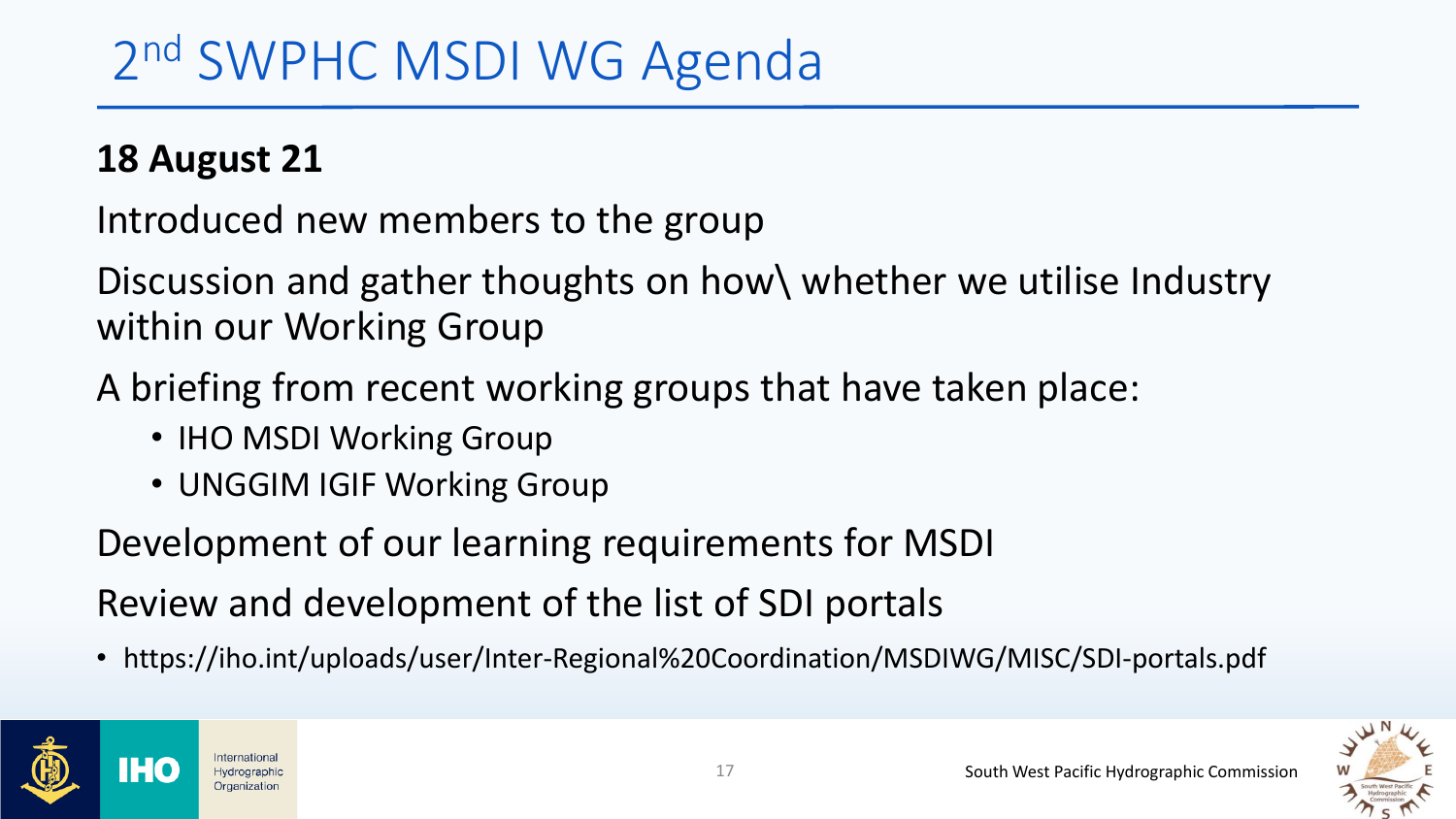Agenda to be confirmed…

- our contribution to Goal 2 of the new IHO Strategic Plan, through the promotion/adoption of the IGIF-W
- Continuing the update of SDI portal list